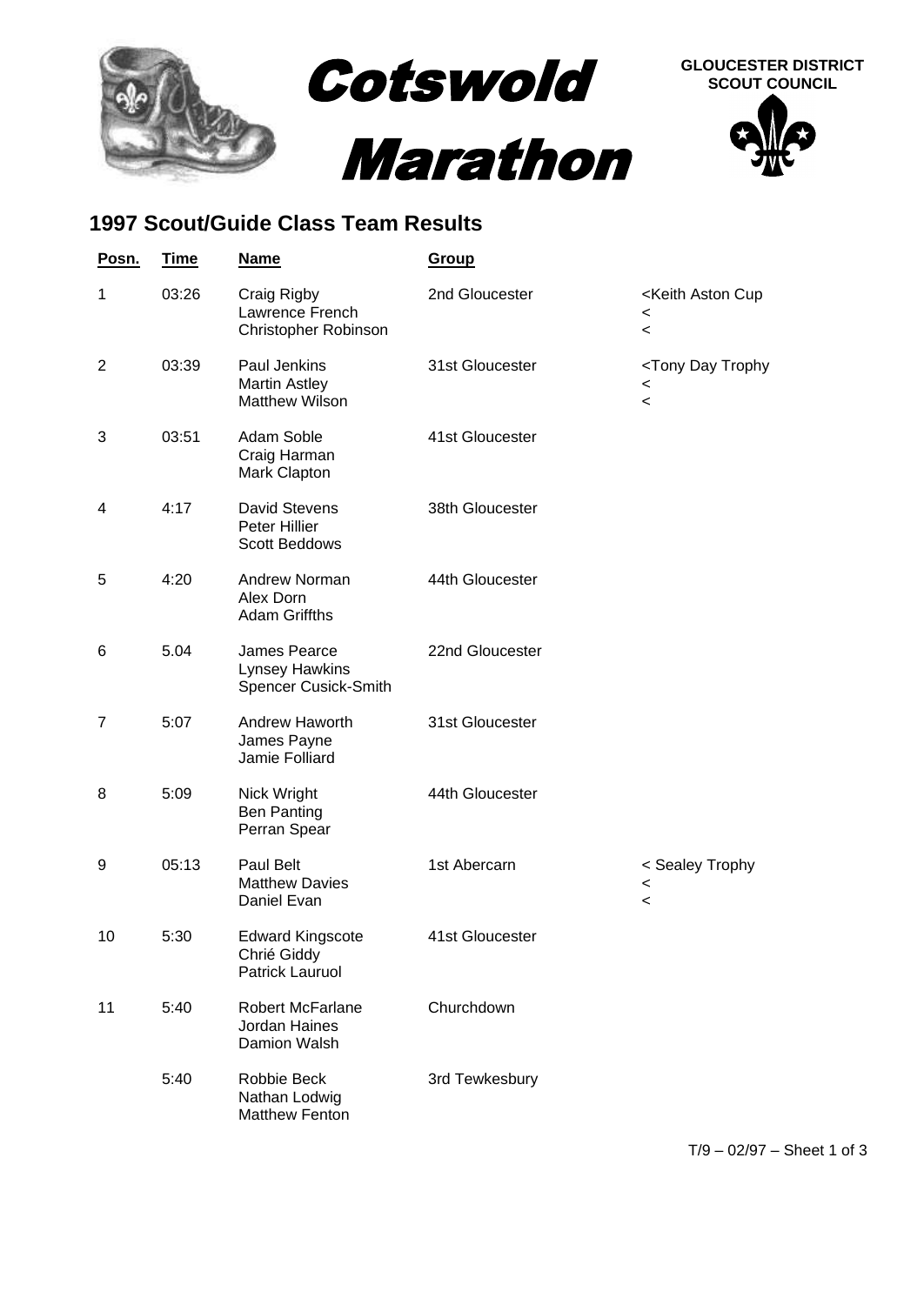| 13 | 05:49 | Noel Waldron<br>Robert Wooldridge<br>Tom Williamson              | Selsley              |
|----|-------|------------------------------------------------------------------|----------------------|
| 14 | 05:56 | Philip Harding<br><b>Keiron Leverett</b><br><b>Matthew Hill</b>  | 1st Owlsmoor         |
| 15 | 05:57 | Claire Mead<br>Christy Vaughan<br><b>Helen Richards</b>          | 1st Quedgeley Guides |
| 16 | 06:12 | Nicola Starr<br>Karen Grainger<br>Becky Heaysman                 | 31st Gloucester      |
| 17 | 06:26 | <b>Neil Platts</b><br>Will Naylor<br>Peter Tolputt               | 1st Newent           |
| 18 | 06:32 | Damian Jackson<br>Craig Ballinger<br>Robert Taylor               | 52nd Gloucester      |
| 19 | 06:54 | Paul Grayson<br><b>Clive Stuart-Smith</b><br>Michael Blakebrough | 38th Gloucester      |
| 20 | 07:02 | James Ryland<br><b>Neale Smith</b><br>Paul Baker                 | Mayhill & Huntley    |
| 21 | 07:15 | Alex Kell<br>Daniel Payne<br>Anthony Goodfellow                  | 31st Gloucester      |
| 22 | 07:18 | <b>Andrew Moffat</b><br><b>Mck Hawkes</b><br><b>Howard Train</b> | 31st Gloucester      |
| 23 | 07:32 | Claire Walker<br>Ryan Lloyd<br>Ryan Cox                          | 7th Merthyr          |

T/9 – 02/97 – Sheet 2 of 3

## **1997 Scout/Guide Class Individual Results**

| Posn. | Time  | <b>Name</b>            | Group                |
|-------|-------|------------------------|----------------------|
|       | 05:58 | Paul Williams          | 31st Gloucester      |
| 2     | 05:40 | David Walesby          | Churchdown           |
| 3     | 05:40 | <b>Richard Walesby</b> | Churchdown           |
| 4     | 05:49 | Mathew Page            | Selsley              |
| 5     | 05:57 | Valerie Gehring        | 1st Quedgeley Guides |
| 6     | 06:25 | John Harbottle         | 29th Gloucester      |
|       | 06:25 | Rachael Lewis          | 29th Gloucester      |
|       | 06:25 | Oliver Bum             | 29th Gloucester      |
|       | 06:25 | Alex Allen             | 29th Gloucester      |